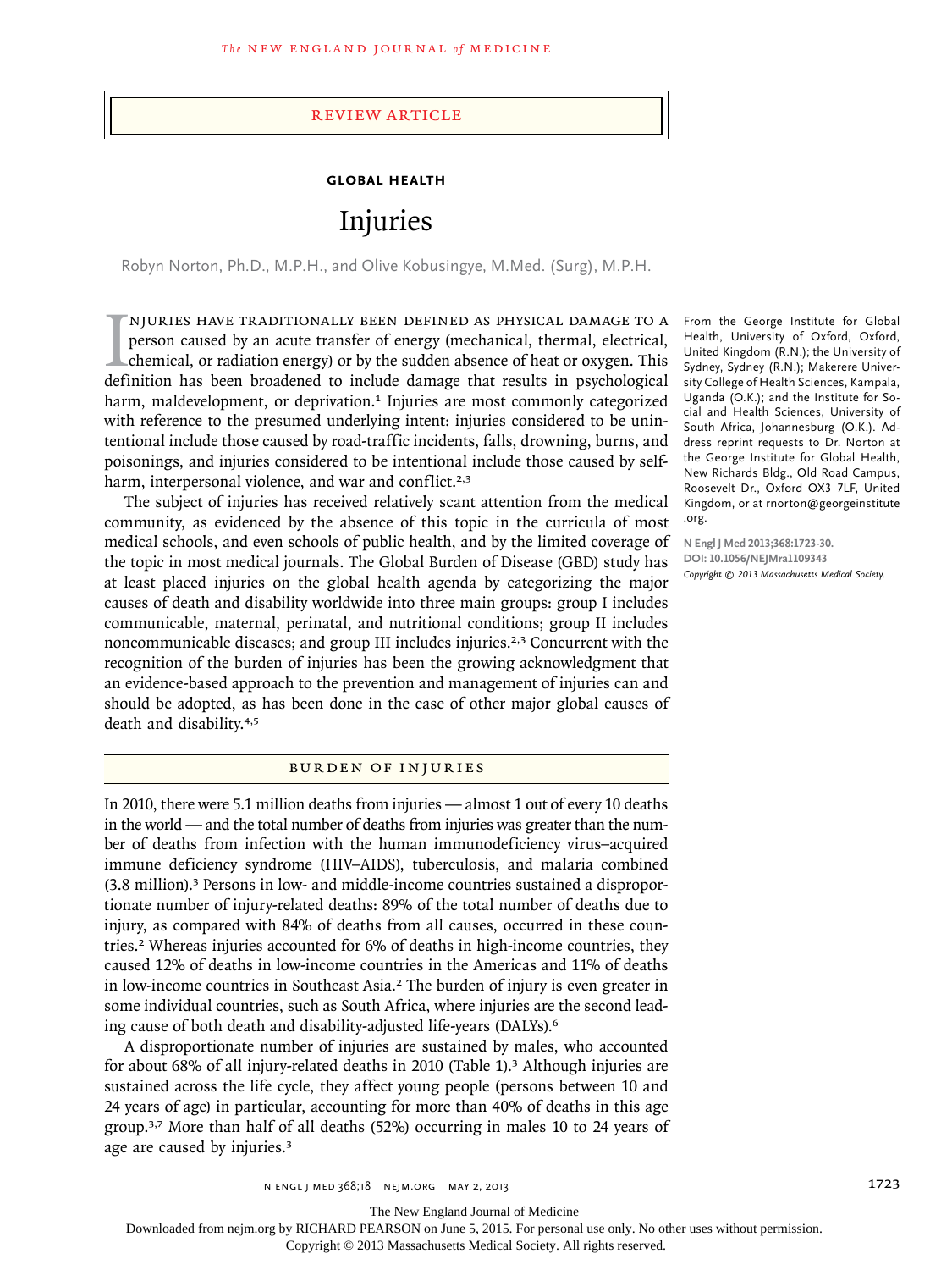| Table 1. Deaths from Cause-Specific Injuries in 2010.* |                                   |                    |                                       |                      |  |  |
|--------------------------------------------------------|-----------------------------------|--------------------|---------------------------------------|----------------------|--|--|
| Cause of Death                                         | No. of Deaths/<br>100,000 Persons | % of All<br>Deaths | % of Injury-<br><b>Related Deaths</b> | % Involving<br>Males |  |  |
| All causes                                             | 52,770                            | 100.0              |                                       | 54.8                 |  |  |
| All injuries                                           | 5,073                             | 9.6                | 100.0                                 | 68.2                 |  |  |
| Unintentional injuries                                 | 3,520                             | 6.7                | 69.4                                  | 67.4                 |  |  |
| Transportation-related injuries                        | 1,397                             | 2.6                | 27.5                                  | 75.1                 |  |  |
| Falls                                                  | 541                               | 1.0                | 10.7                                  | 59.0                 |  |  |
| Drowning                                               | 349                               | 0.7                | 6.9                                   | 70.5                 |  |  |
| Injuries from fires, heat, and hot substances          | 338                               | 0.6                | 6.7                                   | 47.5                 |  |  |
| Poisonings                                             | 180                               | 0.3                | 3.5                                   | 65.6                 |  |  |
| Other                                                  | 715                               | 1.4                | 14.1                                  | 66.9                 |  |  |
| Intentional injuries                                   | 1,340                             | 2.5                | 26.4                                  | 70.7                 |  |  |
| Self-harm                                              | 884                               | 1.7                | 17.4                                  | 65.5                 |  |  |
| Interpersonal violence                                 | 456                               | 0.9                | 9.0                                   | 80.7                 |  |  |
| Forces of nature, war, and legal intervention;         | 214                               | 0.4                | 4.2                                   | 65.4                 |  |  |
| Exposure to forces of nature                           | 196                               | 0.4                | 3.9                                   | 65.3                 |  |  |
| Collective violence and legal interventions            | 18                                | < 0.1              | 0.4                                   | 63.9                 |  |  |

\* Data are from Lozano et al.<sup>3</sup>

† Deaths from legal intervention include, among others, those that result from death penalties imposed by governments.

#### **Unintentional Injuries**

In 2010, unintentional injuries were the cause of the majority of injury-related deaths  $(69\%)$ ,<sup>3</sup> as well as the majority of DALYs (72%).<sup>8</sup> Transportation-related injuries (including injuries from both road-traffic incidents and non–road-traffic causes, such as incidents on the water or in the air) were the leading cause of injury-related deaths in 2010 and were responsible for 1.4 million deaths.3 Injuries from road-traffic incidents were the eighth leading cause of death overall<sup>3</sup> and the leading cause of death among persons 10 to 24 years of age and were responsible for 17% of all deaths among males in this age group.<sup>3</sup>

Although injuries from road-traffic incidents impose a substantial burden across all regions of the world, the burden is greatest in low- and middle-income countries (Table 2). In 2004, injuries from road-traffic incidents were the sixth leading cause of death and the fourth leading cause of DALYs in middle-income countries.<sup>9</sup> The highest death rates, however, occurred in low- and middle-income countries in Africa and in the Eastern Mediterranean and Western Pacific regions. Notably, Africa currently has the lowest motorization rate (i.e., the number of registered vehicles per person) of all the world's regions, but its fatality rates are already similar to those in regions that have considerably higher motorization rates.<sup>10</sup>

Falls are the next most common cause of deaths related to unintentional injuries globally, followed by drowning, burns, and poisonings (Table 1). The rates of death from falls and from poisonings are generally higher in high-income countries than in low- and middle-income countries combined<sup>2</sup>; however, the rate of death from falls is highest in the low- and middle-income countries of Southeast Asia, whereas the rate of death from poisoning is highest in the low- and middle-income countries of Europe (Table 2). More than 90% of deaths from drowning and from fires occur in low- and middle-income countries.2 Males account for more than 50% of all injury-related, cause-specific deaths, other than deaths from burns (Table 1).

## **Intentional Injuries**

Deaths from self-harm and from interpersonal violence are, respectively, the second and fourth leading causes of injury-related deaths (Table 1) and of DALYs.<sup>8</sup> Self-harm is the cause of disproportionately more deaths among persons in high-income

1724 **n engl j med 368;18 new order may 2, 2013** 

The New England Journal of Medicine

Downloaded from nejm.org by RICHARD PEARSON on June 5, 2015. For personal use only. No other uses without permission.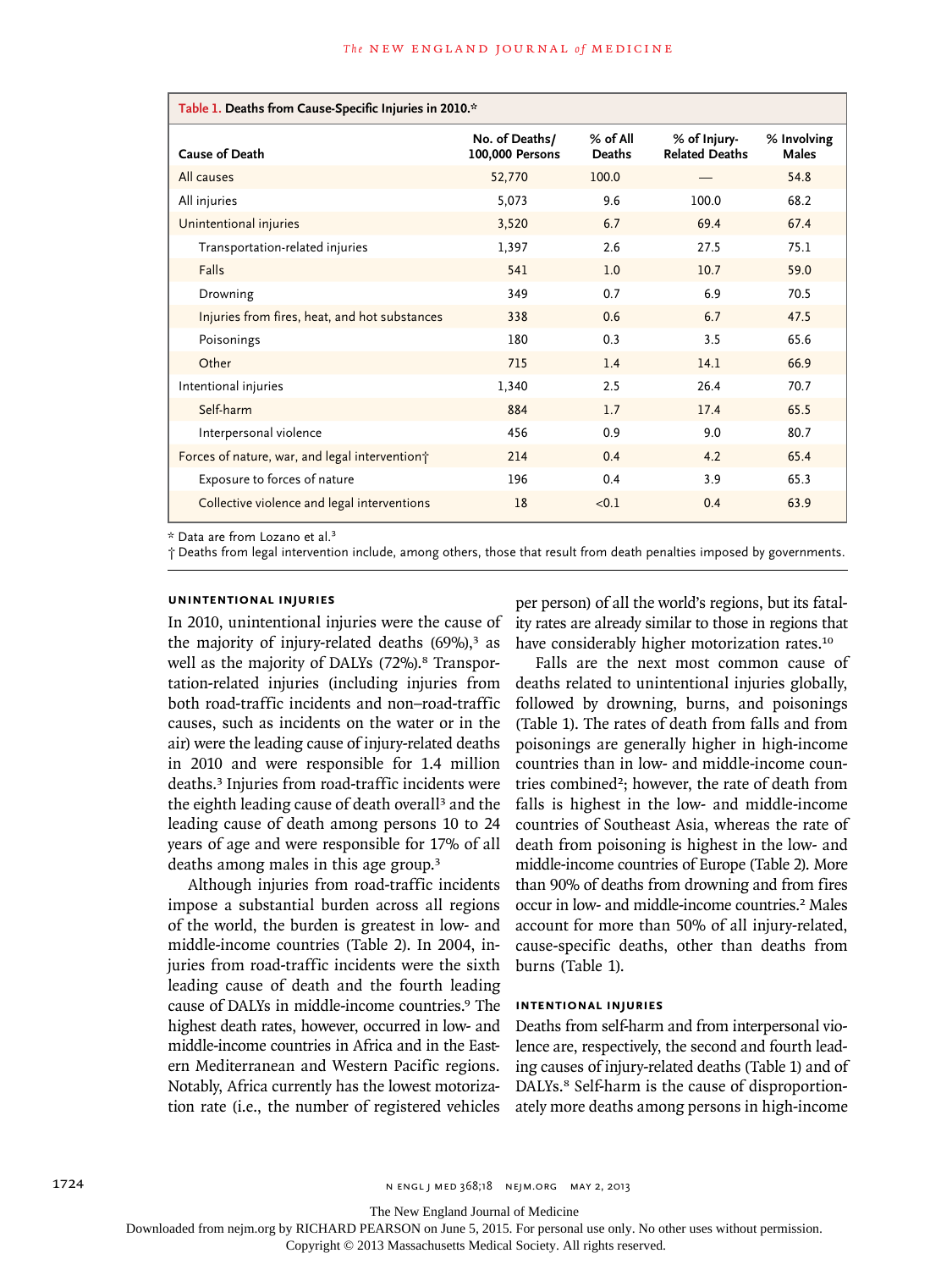**Table 2. Estimates of the Rate of Death per 100,000 Persons Associated with Cause-Specific Injuries, According to Income Level and Region, in 2008.\***

| <b>Cause of Death</b>  | High-Income<br><b>Countries</b> | Low-Income and Middle-Income Countries |                 |                                                                |        |                   |                              |
|------------------------|---------------------------------|----------------------------------------|-----------------|----------------------------------------------------------------|--------|-------------------|------------------------------|
|                        |                                 | Africa                                 | The<br>Americas | Eastern<br>Mediterranean<br>Region<br>rate per 100,000 persons | Europe | Southeast<br>Asia | Western<br>Pacific<br>Region |
| Unintentional injuries |                                 |                                        |                 |                                                                |        |                   |                              |
| Road-traffic injuries  | 10.3                            | 20.9                                   | 17.6            | 21.6                                                           | 17.2   | 17.6              | 21.2                         |
| <b>Falls</b>           | 7.8                             | 2.4                                    | 3.7             | 4.1                                                            | 5.7    | 12.0              | 8.2                          |
| Drowning               | 1.8                             | 5.2                                    | 2.8             | 3.9                                                            | 5.5    | 5.5               | 5.7                          |
| <b>Fires</b>           | 0.9                             | 4.9                                    | 0.7             | 5.2                                                            | 4.2    | 4.8               | 0.9                          |
| Poisoning              | 4.1                             | 4.9                                    | 0.7             | 2.8                                                            | 18.1   | 1.8               | 2.9                          |
| Other                  | 10.9                            | 16.9                                   | 11.8            | 13.6                                                           | 30.6   | 22.8              | 14.4                         |
| Intentional injuries   |                                 |                                        |                 |                                                                |        |                   |                              |
| Self-harm              | 13.4                            | 6.3                                    | 5.8             | 5.5                                                            | 16.9   | 15.6              | 11.4                         |
| Interpersonal violence | 2.7                             | 20.1                                   | 24.1            | 3.9                                                            | 9.9    | 5.8               | 2.9                          |
| War and conflict       | 0.1                             | 3.6                                    | 1.2             | 17.7                                                           | 1.2    | 2.3               | 0.2                          |

\* Data are from the World Health Organization.<sup>2</sup>

countries than among those in low- and middleincome countries,<sup>2</sup> although the rates of death from self-harm are highest in the low- and middleincome countries of Europe and Southeast Asia (Table 2). Almost 95% of deaths and DALYs due to interpersonal violence and almost all deaths and DALYs due to war and conflict occur among persons in low- and middle-income countries.<sup>2</sup> The rates of death from interpersonal violence are substantially higher in low- and middle-income countries in both Africa and the Americas than in other regions of the world, and the rates of death from war and conflict are highest in the low- and middleincome countries of the Eastern Mediterranean region (Table 2). In South Africa, almost 50% of all injury-related deaths result from interpersonal violence.<sup>6</sup>

### **Other Health Outcomes**

The data reported above clearly identify injuries as major causes of death and DALYs. However, the importance of injuries as a contributor to other health outcomes is not captured in these statistics. It has been shown, for example, that victims of childhood maltreatment suffer long-term psychological sequelae, such as low self-esteem, anxiety, and depression, $11-13$  and survivors of sexual abuse during childhood are more likely to engage in high-risk sexual behaviors, have multiple sex partners, become pregnant as teenagers, and be the victims of sexual assault as adults.14-16

#### **Future Burden of Injuries**

The global burden of injuries is expected to increase over the next 20 years; it is projected that by 2030, injuries from road-traffic accidents will be the 5th leading cause of death worldwide, and deaths from self-harm will be the 12th leading cause of death.9 Overall, the number of deaths from injuries increased by 24% between 1990 and 2010. The increases in deaths from transportation-related injuries, self-harm, falls, burns, and interpersonal violence during this period suggest that further increases in these categories might be observed over the next 20 years. In contrast, deaths from drowning and poisonings ranked lower in 2010 than in 1990.<sup>3</sup>

The burden of injuries is likely to diminish over the next 20 years in high-income countries, whereas injuries are projected to continue to be a major burden in middle-income countries and to become increasingly important in low-income

n engl j med 368;18 nejm.org may 2, 2013 1725

The New England Journal of Medicine

Downloaded from nejm.org by RICHARD PEARSON on June 5, 2015. For personal use only. No other uses without permission.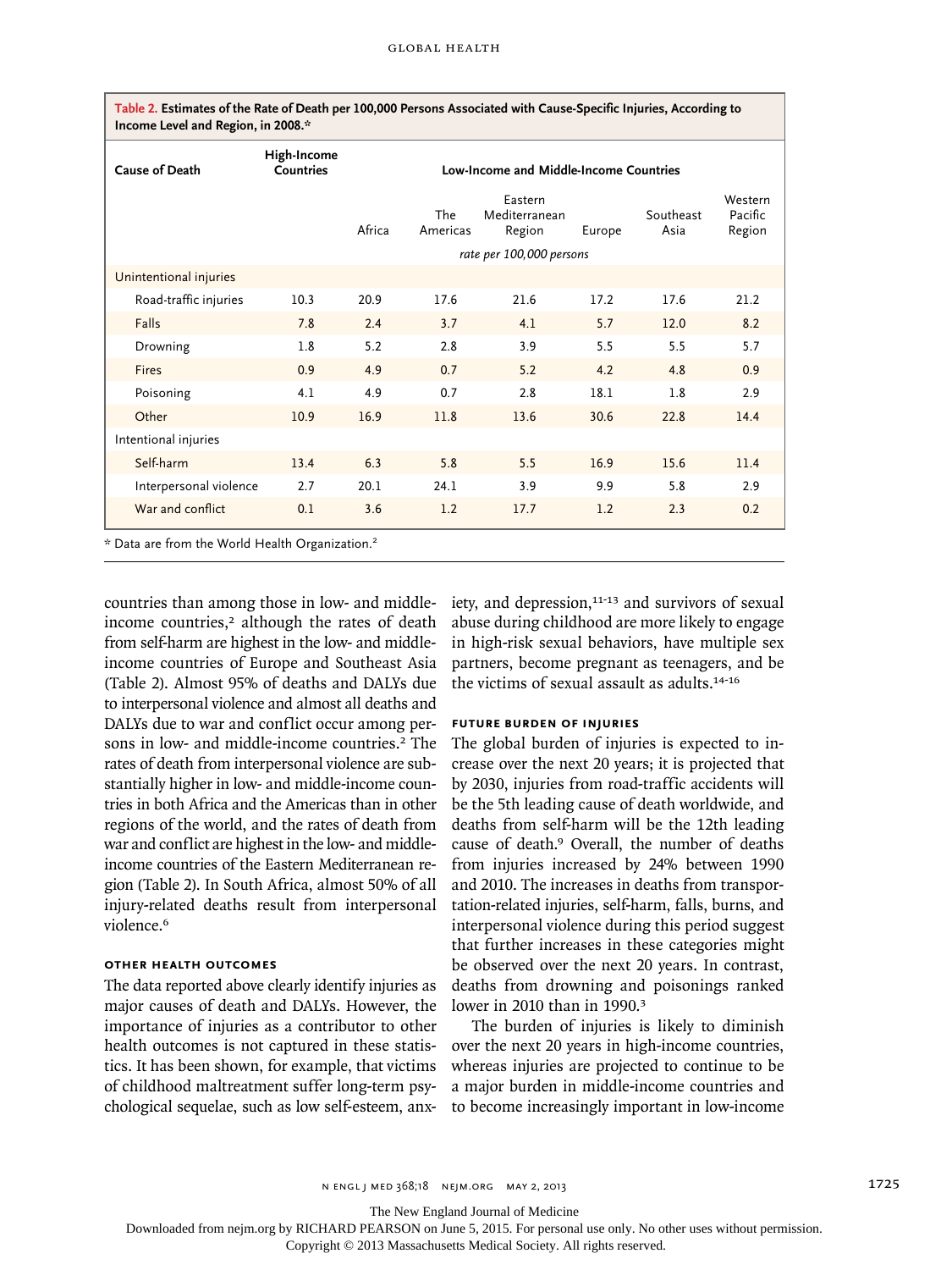countries.9 These projections probably reflect the increasing exposure to risks in the low- and middle-income countries (e.g., increasing motorization) combined with the increasing implementation of effective prevention strategies in the highincome countries.3,17,18 If these projected increases in injuries are to be thwarted, efforts aimed at prevention, especially in low- and middle-income countries, must become a priority.

## PREVENTION OF INJURIES

The prevention of injuries, which should be the first priority, is achievable, as evidenced by the halving of rates of death from road-traffic injuries over the past three decades in countries such as Australia, Canada, and the United States.<sup>18</sup> These achievements have required a multisectoral response, focused not only on road users, but also on vehicles, roads, and to a lesser degree the broader transportation system (i.e., the ways in which transportation systems are organized and planned). Rigorous methodologic approaches to assessing the effectiveness of these prevention efforts have been limited, and interventions have been adopted largely on the basis of before-andafter comparisons of their effects on a range of noninjury-related outcomes, such as changes in behavior or increases in knowledge.5,18

#### **Unintentional Injuries**

In 2004, the World Health Organization (WHO) and the World Bank published the World Report on Road Traffic Injury Prevention.18 The report provided a comprehensive summary of the best available evidence on the prevention of injuries from road-traffic incidents and also highlighted the paucity of research data from low- and middleincome countries. Since then, the WHO, in partnership with governments around the world, especially those in low- and middle-income countries, has taken the lead in facilitating campaigns to implement legislation aimed at further reducing injuries from road-traffic incidents globally.19,20 These campaigns have focused on efforts to reduce the rates of speeding and drinking while driving and to increase the use of motorcycle helmets, seat belts, and child safety restraints interventions that have been shown in data from high-income countries to be effective in reducing  $injuries<sup>18,21,22</sup>$  and for which appropriate legislation in many low- and middle-income countries

has been lacking.<sup>19</sup> Concurrently, the WHO has supported research in countries such as Vietnam that has shown that the introduction of legislation requiring the use of helmets by motorcyclists, accompanied by education and enforcement, has had a substantial effect both on increasing the use of motorcycle helmets (from about 40% to >90%) and on decreasing the numbers of deaths (by 18%) and head injuries (by  $16\%$ ).<sup>23,24</sup>

A multisectoral and legislative approach toward prevention has been extended to most other cause-specific unintentional injuries<sup>25</sup> (Table 3) — in part because the majority of preventive strategies lie outside the traditional health sector (e.g., the installation of isolation fencing around swimming pools to prevent drowning<sup>26</sup> or the setting and enforcing of standards for playground equipment to prevent falls and injuries from falls $27$ ) and in part because there is still little evidence to support the effectiveness of educational strategies. For example, programs to promote (but not require by law) the installation of smoke alarms to prevent household fires have had only modest beneficial effects with respect to ownership of alarms and the presence in the house of functioning alarms and no proven beneficial effects with respect to the prevention of fires or fire-related injuries.<sup>28</sup>

The health sector, and especially the primary care sector, can play a potentially important role in the prevention of injuries to children and the prevention of falls among the elderly. Although it is possible that these sectors can also play a role in the prevention of injuries in other age groups, evidence to support this is lacking.<sup>29</sup> Promising interventions include those that focus on counseling and educating parents regarding the prevention of childhood injuries<sup>30</sup> and those that are aimed at reducing the risks of falling among older populations through the use of individually prescribed home-based exercise programs or programs to review and modify medication regimens.<sup>31</sup>

Much of the evidence regarding effective strategies for the prevention of unintentional injuries is derived from research conducted in high-income countries and thus may have limited direct applicability for the prevention of injuries in lowand middle-income countries.5,32 However, it is highly likely that strategies that are effective in high-income countries can be suitably adapted to low- and middle-income settings — as was

The New England Journal of Medicine

Downloaded from nejm.org by RICHARD PEARSON on June 5, 2015. For personal use only. No other uses without permission.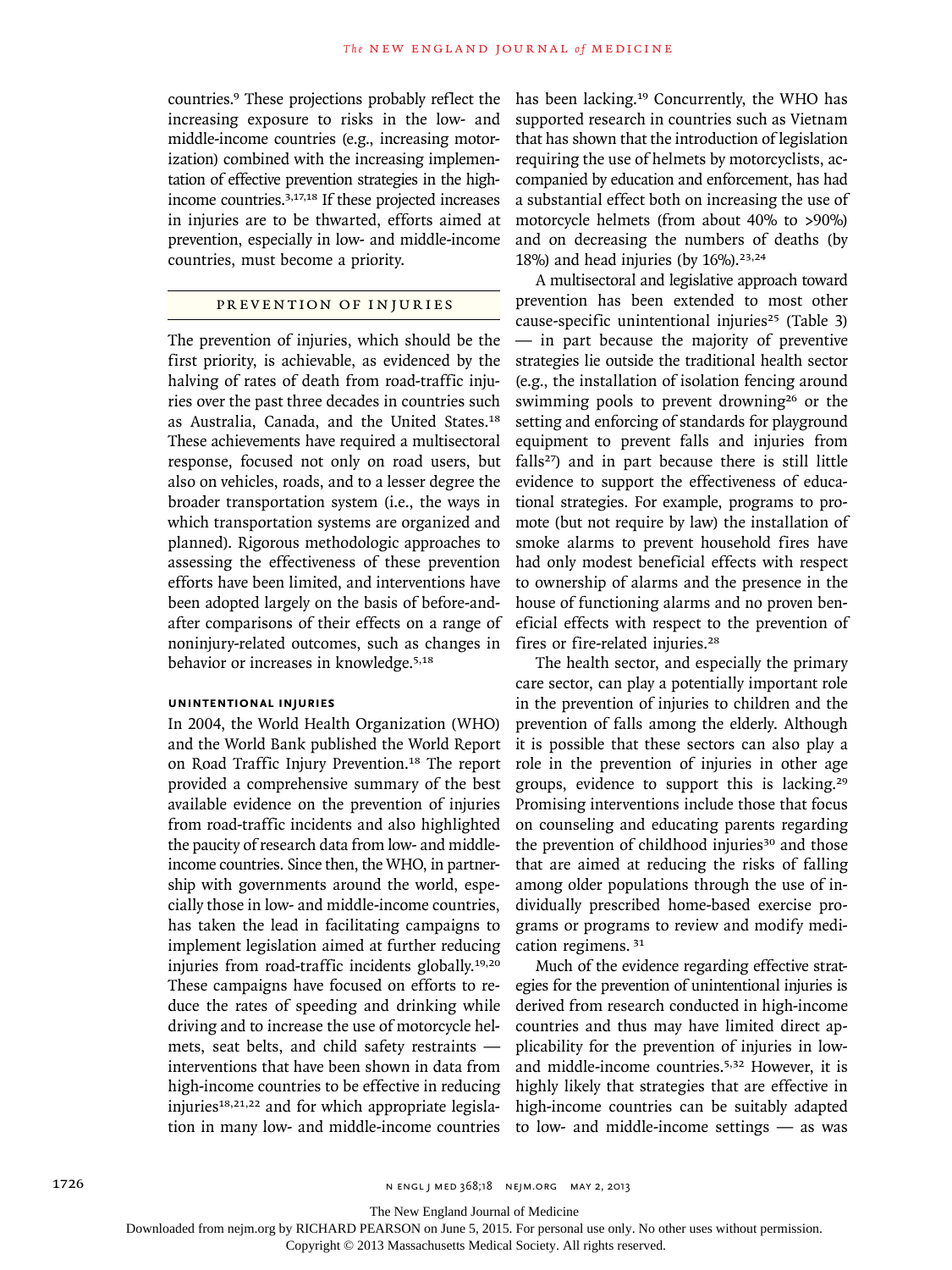| Table 3. Evidence-Based Strategies Involving Legislative and Nonlegislative Approaches for Primary Prevention of Cause-Specific Injuries.* |                                                                                                                                                                                                                                                                                                                                                                     |                                                                                                                                                                                                                                                                                                                                                                                                |  |  |  |
|--------------------------------------------------------------------------------------------------------------------------------------------|---------------------------------------------------------------------------------------------------------------------------------------------------------------------------------------------------------------------------------------------------------------------------------------------------------------------------------------------------------------------|------------------------------------------------------------------------------------------------------------------------------------------------------------------------------------------------------------------------------------------------------------------------------------------------------------------------------------------------------------------------------------------------|--|--|--|
| Cause of Injury                                                                                                                            | Legislative Approaches                                                                                                                                                                                                                                                                                                                                              | <b>Nonlegislative Approaches</b>                                                                                                                                                                                                                                                                                                                                                               |  |  |  |
| Road-traffic injuries                                                                                                                      | Implementing and enforcing speed limits; implementing<br>and enforcing legislation regarding driving under the<br>influence of alcohol, the use of motorcycle helmets,<br>the use of seat belts and child safety restraints, and<br>the addition of daytime running lights on motorcycles;<br>implementing graduated driver licensing systems for<br>novice drivers | Developing safer roadway infrastructure, including separat-<br>ing four-wheeled vehicles from pedestrians, bicyclists,<br>and sometimes motorcyclists; introducing traffic calm-<br>ing (engineering and other measures put in place on<br>roads with a goal of slowing down or reducing traffic)<br>to reduce speeds in urban areas; implementing vehi-<br>cle and safety-equipment standards |  |  |  |
| Falls                                                                                                                                      | Implementing and enforcing window-guard laws for tall<br>buildings                                                                                                                                                                                                                                                                                                  | Redesigning furniture and other products; implementing<br>and enforcing standards for playground equipment;<br>implementing home-based exercise programs for older<br>persons                                                                                                                                                                                                                  |  |  |  |
| Drowning                                                                                                                                   | Implementing and enforcing legislation related to isolation<br>fencing around swimming pools                                                                                                                                                                                                                                                                        | Removing or covering water hazards; promoting the use<br>of personal flotation devices                                                                                                                                                                                                                                                                                                         |  |  |  |
| <b>Burns</b>                                                                                                                               | Implementing and enforcing laws on smoke alarms and<br>on hot tap water temperatures                                                                                                                                                                                                                                                                                | Implementing and enforcing standards for child-resistant<br>lighters                                                                                                                                                                                                                                                                                                                           |  |  |  |
| Poisoning                                                                                                                                  | Implementing and enforcing laws for child-resistant<br>packaging of medicines and poisons                                                                                                                                                                                                                                                                           | Removing toxic products from homes and other environ-<br>ments where they might be accessed easily                                                                                                                                                                                                                                                                                             |  |  |  |
| Self-harm                                                                                                                                  |                                                                                                                                                                                                                                                                                                                                                                     | Ensuring early detection and effective treatment of mood<br>disorders and behavioral therapy for persons with sui-<br>cidal thoughts and behaviors; restricting access to the<br>means of self-harm (including pesticides, guns, and<br>unprotected heights)                                                                                                                                   |  |  |  |
| Interpersonal violence                                                                                                                     |                                                                                                                                                                                                                                                                                                                                                                     | Developing safe, stable, and nurturing relationships<br>between children and their caregivers; developing<br>life skills in children and adolescents; reducing the<br>availability and harmful use of alcohol; reducing ac-<br>cess to guns and knives; promoting sex equality to<br>prevent violence against women; changing cultural<br>and social norms that support violence               |  |  |  |

 $*$  Data are from Norton et al.<sup>5</sup> and the World Health Organization.

shown in the case of the prevention of injuries from road-traffic incidents. For example, the required use of isolation fencing or covers to prevent access to open water in low- and middleincome countries will probably reduce deaths from drowning in much the same way that the enactment and enforcement of legislation relating to isolation fencing around swimming pools has in high-income settings.

## **Intentional Injuries**

The best available evidence regarding the prevention of self-harm suggests that the medical sector has an important role to play (Table 3). Specifically, there is increasingly strong evidence of the effectiveness of educating clinicians in the appropriate identification and treatment of persons with mood disorders.<sup>33</sup> In addition, there is good evidence to suggest that restricting access to the means of suicide, including the access to pesticides, guns, and unprotected heights, is an effective preventive strategy, although it is one that is traditionally outside the realm of the health sector.<sup>33</sup>

Evidence regarding effective interventions to prevent interpersonal violence is not strong but is accumulating (Table 3). Two U.S.-based programs, the Nurse–Family Partnership home visiting program34 and the Positive Parenting Program (Triple P),35 have been shown to be successful in reducing the incidence of child maltreatment. In contrast, the best evidence regarding the prevention of violence against women is emerging from low- and middle-income regions. The Intervention with Microfinance for AIDS and Gender Equity (IMAGE) initiative in South Africa36 combines the provision of small loans with sex-equity training, and the Stepping Stones programs in Africa and Asia37 use life-skills training focused on sex-based violence, relationship skills, assertiveness training, and communication about HIV infection.

The New England Journal of Medicine

Downloaded from nejm.org by RICHARD PEARSON on June 5, 2015. For personal use only. No other uses without permission.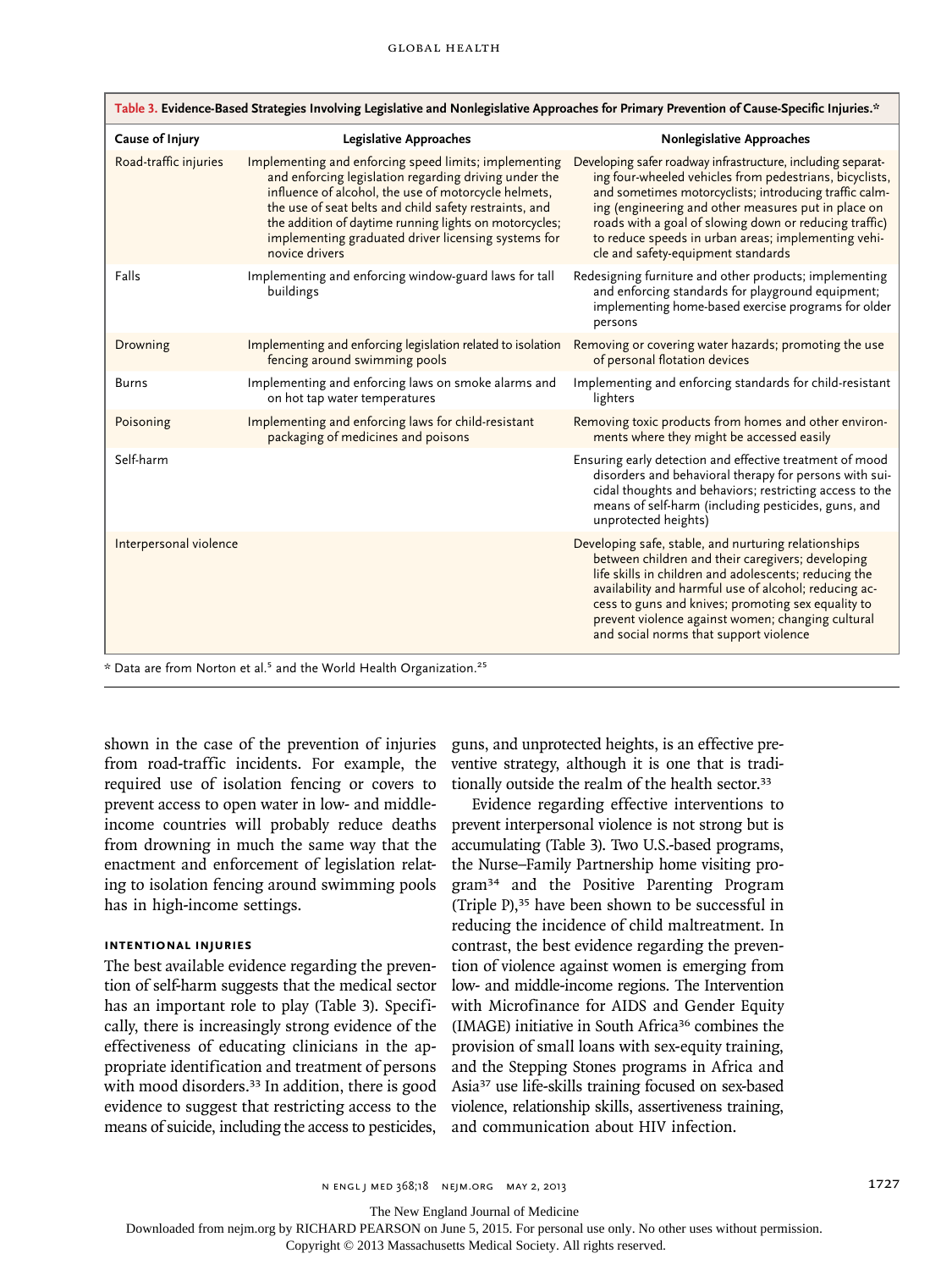## IMPROVING THE MANAGEMENT of Inj ur ies

Although prevention is likely to have the greatest effect on reducing the global burden of injuries, safe, effective, and affordable prehospital and hospital management, as well as appropriate rehabilitation services, are essential to reducing this burden. However, on a global level, the financial and human resources available to deliver these services vary widely. In most high-income countries, care of injured persons is characterized by sophisticated trauma systems. These organized and coordinated services within defined geographic areas deliver the full range of care to injured persons by integrating prehospital, transport, and trauma-center components within the local public health system.38,39 Emergency medical technicians, emergency department physicians, and trauma surgeons are typically central to the management of severe injuries. Such systems contrast sharply with the care available in the majority of low-income settings where, except for urban centers, trauma care is dependent mostly on lay first responders, unplanned and often inconsistently available transportation for the injured, and health facilities with varying capabilities for managing severe injuries.<sup>40</sup>

## **Prehospital Management**

There continues to be debate regarding the level of training that should be required for health care providers in the prehospital care setting and the interventions that can be safely undertaken in the field without causing undue delay in the transfer to a hospital. $41,42$  Much of the evidence relies on the results of before-and-after studies.43 Randomized trials need to be conducted in light of the diversity of prehospital care services that are proliferating despite limited evidence to support their effectiveness.<sup>44</sup>

A range of low-cost strategies to improve access to prehospital care, especially in low- and middle-income countries, has been outlined in detail; these strategies include the use of trained lay first responders, access to essential equipment and supplies, improved communications, and provision of appropriate transportation systems.<sup>40</sup> Although there is evidence to show that trained lay first responders do improve trauma outcomes,<sup>45</sup> other strategies still need to be examined.

## **Hospital Management**

In the past decade, large-scale, randomized, controlled trials conducted in emergency departments and intensive care units, including research focused specifically on the care of injured patients, have set new benchmarks for the provision of evidence-based, in-hospital trauma care.<sup>46-49</sup> These trials provide evidence regarding effective treatments, such as the use of tranexamic acid to reduce the risk of death in patients with traumarelated bleeding (as shown in the Clinical Randomisation of an Antifibrinolytic in Significant Hemorrhage 2 [CRASH 2] study<sup>46</sup>). They also provide evidence of useless and potentially harmful practices, such as the administration of glucocorticoids<sup>47</sup> and the use of albumin for fluid resuscitation in the treatment of patients with major head injuries.<sup>48</sup>

In low-resource settings, where surgeons are not readily available, evidence indicates that outcomes can be improved if nonspecialist physicians or nonphysician clinicians can be trained in certain skills that would normally be carried out by emergency physicians or trauma surgeons in centers with better resources.<sup>50-54</sup> Although such task shifting is likely to be widespread, particularly in low-income countries, there is scant information on exactly how it is done, and rigorous evaluations are needed to inform practice. Many important issues remain unresolved, even in high-income countries, such as which system (e.g., specialist pediatric trauma center, adult trauma center, or adult trauma center with pediatric specialists) offers severely injured children the best odds for recovery<sup>55</sup> and how best to evaluate the effectiveness of trauma systems.<sup>56</sup>

### **Rehabilitation**

In June 2011, the WHO and the World Bank issued the World Report on Disability, the first-ever global report on disabilities.57 The report comprehensively outlined the scope of rehabilitation services available worldwide and the range of services that might be provided, especially in low- and middle-income countries, where few such services currently exist. However, the report also made it clear that although some rehabilitation services are supported by an evidence base, the majority are not, and the field is almost totally lacking in large, randomized, controlled trials. The Physiotherapy Evidence Database,58 for example, which records

The New England Journal of Medicine

Downloaded from nejm.org by RICHARD PEARSON on June 5, 2015. For personal use only. No other uses without permission.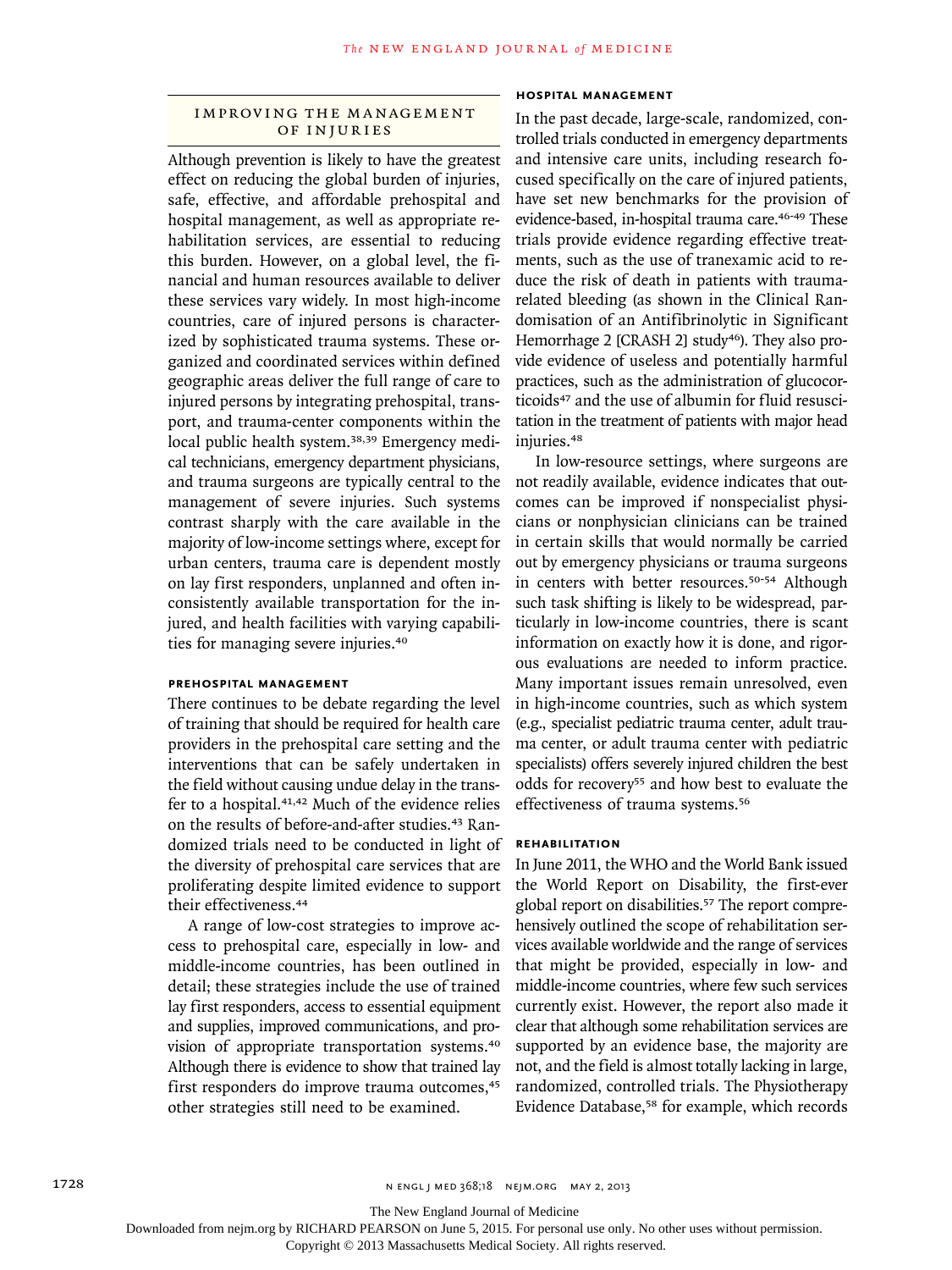information on more than 20,000 trials, shows that many of these trials were poorly designed, involved small numbers of patients, and did not provide evidence of effectiveness with regard to major health outcomes. Not surprisingly, the World Report calls for more research to ensure the development of rehabilitation guidelines that are based on strong evidence.<sup>55</sup>

#### THE WAY FORWARD

Given the uncertainties about the quality of current data on injuries in some countries<sup>59</sup> and the absence of data in others,<sup>60</sup> there remains a need to more accurately define the burden of injuries. Yet, there can be no doubt that injuries are already a major global health issue and require the same attention as that afforded HIV–AIDS, malaria, and tuberculosis.

Increasing economic development in low- and middle-income countries, accompanied by increasing levels of motorization, almost ensures that the projected increases in the global burden

of injury will be realized. These increases can be mitigated only if the evidence-based strategies for prevention and management that have been developed are adopted worldwide and if innovative and cost-effective approaches continue to be identified. To achieve the latter, we must ensure that the medical and public health communities, particularly in low- and middle-income countries, become "injury-literate." In addition to capacity-building initiatives such as those offered by the TEACH-VIP<sup>61</sup> and MENTOR-VIP<sup>62</sup> programs of the WHO — both of which aim to introduce those in public health to the topic of injury prevention, with the latter focusing particularly on those committed to working in the injury field — and the capacity-building activities offered by the Road Traffic Injuries Research Network,<sup>63</sup> medical schools, schools of public health, and programs associated with the training of allied health professionals will need to be at the forefront of providing such education.

Disclosure forms provided by the authors are available with the full text of this article at NEJM.org.

#### **References**

**1.** Krug E, Dahlberg LL, Mercy JA, Zwi AB, Lozano R, eds. World report on violence and health. Geneva: World Health Organization; 2002.

**2.** Cause-specific mortality: regional estimates for 2008. Geneva: World Health Organization (http://www.who.int/healthinfo/ global\_burden\_disease/estimates\_ regional/en/index.html).

**3.** Lozano R, Naghavi M, Foreman K, et al. Global and regional mortality from 235 causes of death for 20 age groups in 1990 and 2010: a systematic analysis for the Global Burden of Disease Study 2010. Lancet 2012;380:2095-128.

**4.** Rivara FP, Grossman DC, Cummings P. Injury prevention. N Engl J Med 1997; 337:543-8.

**5.** Norton R, Hyder AA, Butchart A. Unintentional injuries and violence. In: Merson MH, Black RE, Mills AJ, eds. Global health: diseases, programs, systems, and policies. 3rd ed. Burlington, MA: Jones & Bartlett Learning, 2011:407-44.

**6.** Seedat M, Van Niekerk A, Jewkes R, Suffla S, Ratele K. Violence and injuries in South Africa: prioritizing an agenda for prevention. Lancet 2009;374:1011-22. [Erratum, Lancet 2009;374:978.]

**7.** Patton GC, Coffey C, Sawyer SM, et al. Global patterns of mortality in young people: a systematic analysis of population health data. Lancet 2009;374:881-92.

**8.** Murray CJL, Vos T, Lozano R, et al. Organization, 2004.

Disability-adjusted life years (DALYs) for 291 diseases and injuries in 21 regions, 1990–2010: a systematic analysis for the Global Burden of Disease Study 2010. Lancet 2012;380:2197-223.

**9.** The global burden of disease: 2004 update. Geneva: World Health Organization, 2008.

**10.** Status report on road safety in countries of the WHO African Region, 2009. Brazzaville, Republic of the Congo: World Health Organization Regional Office for Africa, 2010.

**11.** Arias I. The legacy of child maltreatment: long-term health consequences for women. J Womens Health (Larchmt) 2004; 13:468-73.

**12.** Turner HA, Finkelhor D, Ormrod R. The effect of lifetime victimization on the mental health of children and adolescents. Soc Sci Med 2006;62:13-27.

**13.** Briere J, Jordan CE. Childhood maltreatment, intervening variables, and adult psychological difficulties in women: an overview. Trauma Violence Abuse 2009; 10:375-88.

**14.** Andrews G, Corry J, Slade T, Issakidis C, Swanston H. Child sexual abuse. In: Ezzati M, Lopez AD, Rodgers A, Murray CJL, eds. Comparative quantification of health risks: global and regional burden of disease attributable to selected major risk factors. Vol. 2. Geneva: World Health

**15.** Brown DW, Riley L, Butchart A, Meddings D, Kann L, Harvey A. Exposure to physical and sexual violence among African youth and associations with adverse health behaviors: results from the Global School-based Student Health Survey. Bull World Health Organ 2009;87:447-55.

**16.** Lalor K, McElvaney R. Child sexual abuse, links to later sexual exploitation/ high-risk sexual behavior, and prevention/ treatment programs. Trauma Violence Abuse 2010;11:159-77.

**17.** Kopits E, Cropper M. Traffic fatalities and economic growth. Washington, DC: World Bank, 2003. (Policy Research Working Paper 3035.)

**18.** Peden M, Scurfield R, Sleet D, et al., eds. World report on road traffic injury prevention. Geneva: World Health Organization, 2004.

**19.** Global status report on road safety: time for action. Geneva: World Health Organization, 2009.

**20.** Global plan for the decade of action for road safety 2011–2020. Geneva: World Health Organization, 2011 (http://www .who.int/roadsafety/decade\_of\_action/en/ index.html).

**21.** Liu BC, Ivers R, Norton R, Boufous S, Blows S, Lo SK. Helmets for preventing injury in motorcycle riders. Cochrane Database Syst Rev 2008;1:CD004333.

**22.** Seat-belts and child restraints: a road safety manual for decision-makers and

n engl j med 368;18 nejm.org may 2, 2013 1729

The New England Journal of Medicine

Downloaded from nejm.org by RICHARD PEARSON on June 5, 2015. For personal use only. No other uses without permission.